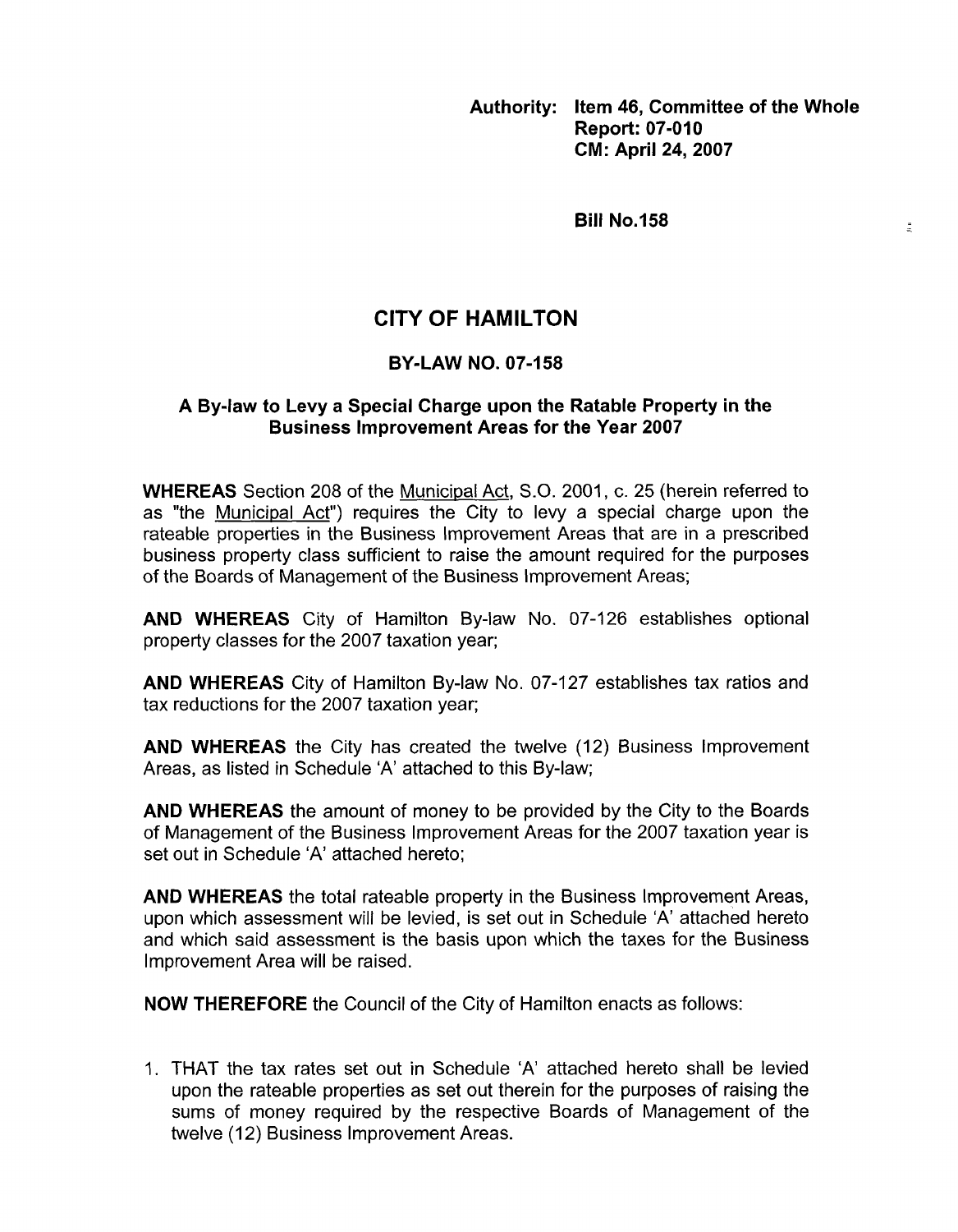- 2. THAT the collector shall proceed to collect the amount to be raised by this bylaw, together with all other sums on the tax roll in the manner as set forth in the Assessment Act, the Municipal Act and any other applicable Acts and the By-laws in force in this Municipality.
- **3.**  All property taxes and special levies other than those levied by interim levy, shall be paid in two installments, the first due July 3, 2007 and the second due September 28,2007.
- **4.**  THAT in default of payment of any instalment of taxes or any part of any instalment, by the first day past the due date for the payment thereof, the subsequent installment or installments shall forthwith become due and payable.
- **5.**  THAT when payment of any instalment or any part of any instalment of taxes levied by this by-law is in default, penalties and where applicable interest, shall be imposed respectively in accordance with City of Hamilton policies.
- 6. THAT the Treasurer is authorized and directed to serve personally or to mail or cause to be mailed, notices of the taxes hereby levied to the person or persons taxed at the address of the resident or place of business of such person.
- 7. THAT the Treasurer and Collector of Taxes is authorized to accept part payment from time to time on account of any taxes due, or alternatively is authorized to refuse acceptance of any such part payment.
- 8. Schedule "A", attached to this By-law, forms part of this By-law.

**PASSED and ENACTED** this 16th day of May, 2007.

**Kevin C. Christenson**<br>MAYOR CITY CLERK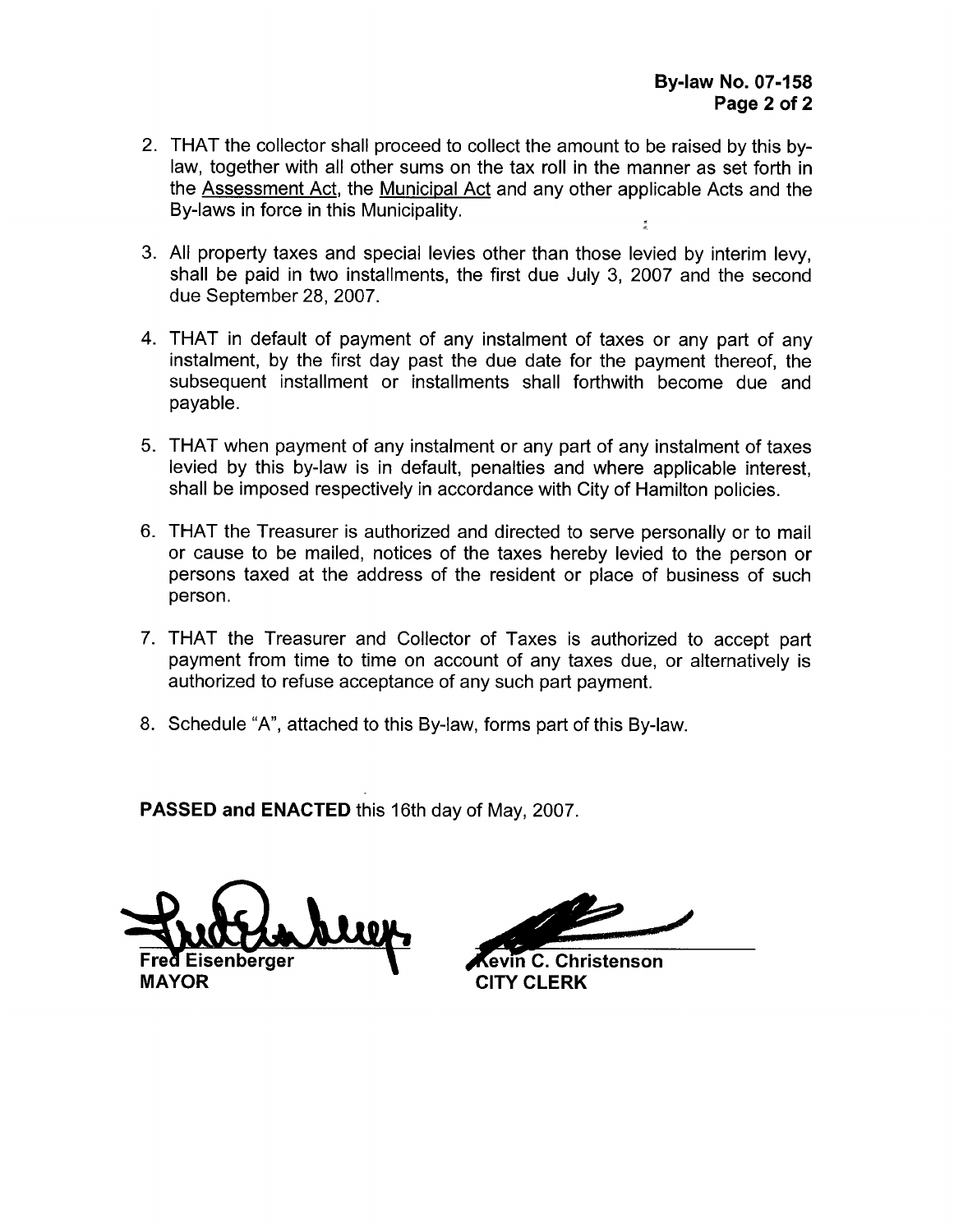#### 2007 TAX RATES AND LEVY - BUSINESS IMPROVEMENT AREAS

### **Table 1** - **Concession Street**

|       | <b>Property Class</b>                  |              | <b>Current Value</b>               | Tax          | Weighted          |                               |                 |
|-------|----------------------------------------|--------------|------------------------------------|--------------|-------------------|-------------------------------|-----------------|
|       |                                        |              | Assessment                         | <b>Ratio</b> | <b>Assessment</b> | <b>BIA Tax Rate</b>           | <b>BIA Levy</b> |
| l3a l | Commercial - Residual                  | CT/DT/STI \$ | 20,638,262                         | 2.0591       | 42,496,245        | $0.00306726$   \$             | 63,303          |
|       | - vacant bldg, excess land             | CU/DU/SU \$  |                                    | 1.4414       |                   | $0.00214708$   \$             |                 |
| l3b l | Commercial - Parking Lot & Vacant Land | GT/CXI \$    | 537.000                            | 2.05911      | 1,105,737         | $0.00306726$   \$             | 1,647           |
| l4a   | Industrial - Residual                  | ITI S        |                                    | 3.4273       |                   | $0.00510534$   \$             |                 |
|       | - vacant bidg, excess land,            | IUI S        |                                    | 2.2277       |                   | $0.00331847$   \$             |                 |
| l4b.  | Industrial - Large                     | LTI \$       |                                    | 4.0189       |                   | $0.00598660$   \$             |                 |
|       | - vacant bldg, excess land             | LUI \$       |                                    | 2.6123       |                   | $0.00389129$   \$             |                 |
| Total |                                        |              | 21,175,262                         |              | 43,601,982        |                               | 64,950          |
|       | Approved 2007 Budget<br>64.950         |              | (divided by weighted assessment) = |              | 0.00148961        | tax rate at tax ratio of 1.00 |                 |

### **Table 2** - **Westdale**

|       | <b>Property Class</b>                  |              |      | <b>Current Value</b><br><b>Assessment</b> | Tax    | Weighted          |                               |      |                 |
|-------|----------------------------------------|--------------|------|-------------------------------------------|--------|-------------------|-------------------------------|------|-----------------|
|       |                                        |              |      |                                           | Ratio  | <b>Assessment</b> | <b>BIA Tax Rate</b>           |      | <b>BIA Levy</b> |
| За    | Commercial - Residual                  | CT/DT/STI \$ |      | 14,113,375                                | 2.0591 | 29,060,850        | 0.00850257                    | - \$ | 120,000         |
|       | - vacant bldg, excess land             | CU/DU/SU \$  |      |                                           | 1.4414 |                   | $0.00595180$ S                |      |                 |
| 13b.  | Commercial - Parking Lot & Vacant Land | $GT/CX$ \$   |      |                                           | 2.0591 |                   | 0.00850257                    |      |                 |
| l4a   | Industrial - Residual                  | ITI          | - 35 |                                           | 3.4273 |                   | $0.01415224$   \$             |      |                 |
|       | - vacant bldg, excess land,            | $IUI$ \$     |      |                                           | 2.2277 |                   | $0.00919895$   \$             |      |                 |
| l4b.  | Industrial - Large                     | LTI \$       |      |                                           | 4.0189 |                   | $0.01659511$   \$             |      |                 |
|       | - vacant bldg, excess land             | LU  \$       |      |                                           | 2.6123 |                   | $0.01078682$   \$             |      |                 |
| Total |                                        |              | £    | 14,113,375                                |        | 29,060,850        |                               |      | 120,000         |
|       |                                        |              |      |                                           |        |                   |                               |      |                 |
|       | Approved 2007 Budget<br>120.000        |              |      | (divided by weighted assessment) =        |        | 0.00412927        | tax rate at tax ratio of 1.00 |      |                 |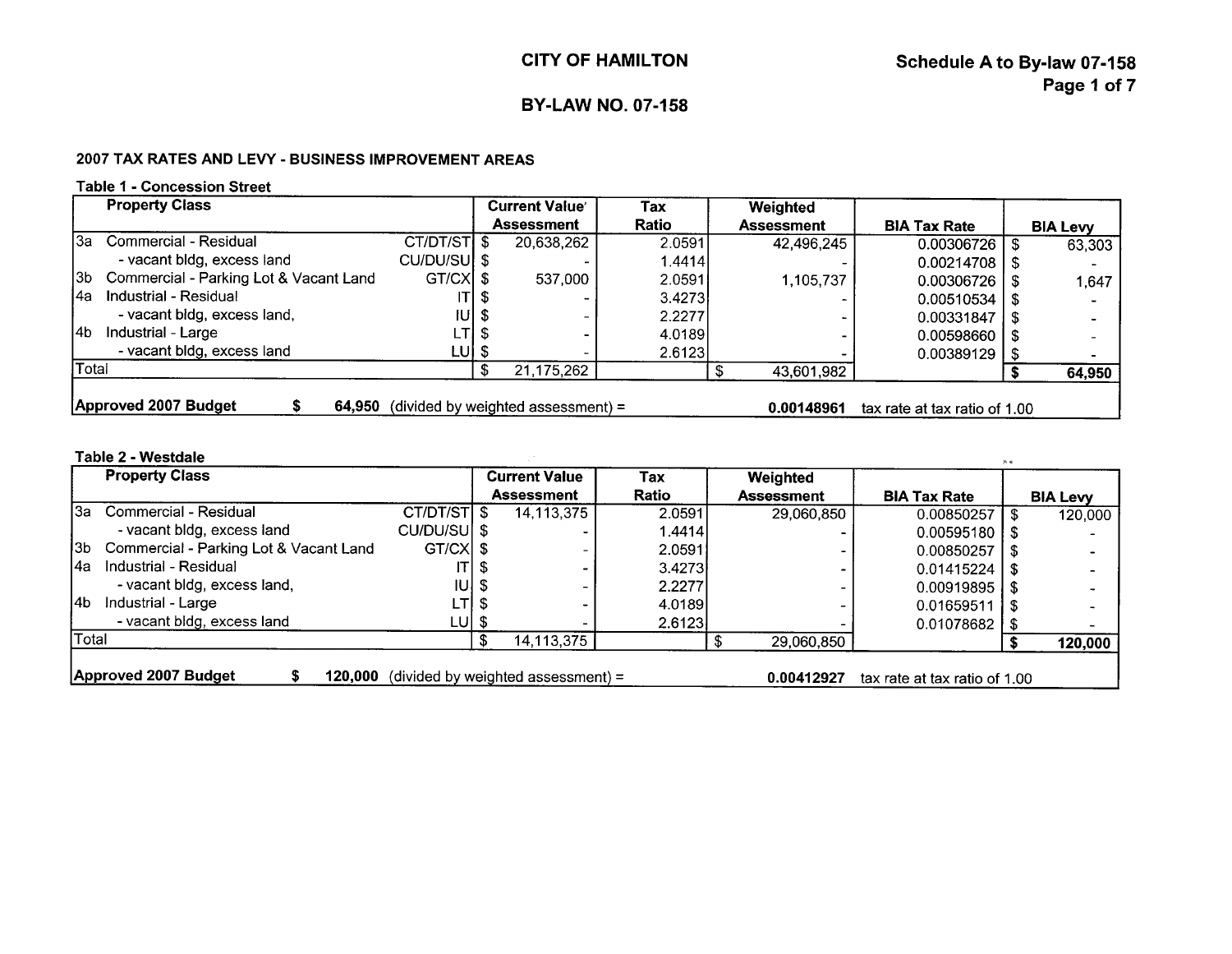!, **<sup>Y</sup>**

## **BY-LAW NO. 07-158**

## **2007 TAX RATES AND LEVY** - **BUSINESS IMPROVEMENT AREAS**

## Table 3 - Ottawa Street

|       | <b>Property Class</b>                  |              |       | <b>Current Value</b>               | Tax    | Weighted          |                               |                 |
|-------|----------------------------------------|--------------|-------|------------------------------------|--------|-------------------|-------------------------------|-----------------|
|       |                                        |              |       | <b>Assessment</b>                  | Ratio  | <b>Assessment</b> | <b>BIA Tax Rate</b>           | <b>BIA Levy</b> |
| 13a - | Commercial - Residual                  | CT/DT/ST \$  |       | 14,761,950                         | 2.0591 | 30,396,331        | 0.00754051                    | 111,313         |
|       | - vacant bldg, excess land             | CU/DU/SUI \$ |       |                                    | 1.4414 |                   | 0.00527836                    |                 |
| l3b-  | Commercial - Parking Lot & Vacant Land | GT/CX \$     |       | 489,000                            | 2.0591 | 1,006,900         | 0.00754051                    | 3,687           |
| l4a   | Industrial - Residual                  |              | ITI S |                                    | 3.4273 |                   | 0.01255092                    |                 |
|       | - vacant bldg, excess land,            | $ U $ \$     |       |                                    | 2.2277 |                   | 0.00815810                    |                 |
| l4b.  | Industrial - Large                     | LTI S        |       |                                    | 4.0189 |                   | 0.01471739                    |                 |
|       | - vacant bldg, excess land             | LU  \$       |       |                                    | 2.6123 |                   | 0.00956630                    |                 |
| Total |                                        |              |       | 15,250,950                         |        | 31,403,231        |                               | 115,000         |
|       |                                        |              |       |                                    |        |                   |                               |                 |
|       | Approved 2007 Budget<br>115.000        |              |       | (divided by weighted assessment) = |        | 0.00366204        | tax rate at tax ratio of 1.00 |                 |

#### **Table 4** - **International Village**

|       | <b>Property Class</b>                  |              |        | <b>Current Value</b>               | Tax     | Weighted          |                               |   |                 |
|-------|----------------------------------------|--------------|--------|------------------------------------|---------|-------------------|-------------------------------|---|-----------------|
|       |                                        |              |        | <b>Assessment</b>                  | Ratio   | <b>Assessment</b> | <b>BIA Tax Rate</b>           |   | <b>BIA Levy</b> |
| l3a l | Commercial - Residual                  | CT/DT/STI \$ |        | 24,582,330                         | 2.0591  | 50,617,476        | 0.00544199                    | Ъ | 133,777         |
|       | - vacant bldg, excess land             | CU/DU/SUI \$ |        |                                    | 1.4414  |                   | 0.00380940                    |   |                 |
| 13b l | Commercial - Parking Lot & Vacant Land | GT/CXI \$    |        | ,485,500                           | 2.0591  | 3,058,793         | $0.00544199$   \$             |   | 8,084           |
| l4a   | Industrial - Residual                  |              | ITI \$ | 346,550                            | 3.4273  | 1,187,731         | 0.00905801                    |   | 3,139           |
|       | - vacant bldg, excess land,            | $ U $ \$     |        |                                    | 2.2277  |                   | $0.00588770$   \$             |   |                 |
| l4b.  | Industrial - Large                     | LTI \$       |        |                                    | 4.01891 |                   | 0.01062155                    |   |                 |
|       | - vacant bidg, excess land             | LU  \$       |        |                                    | 2.6123  |                   | 0.00690400                    |   |                 |
| Total |                                        |              |        | 26,414,380                         |         | 54,864,000        |                               |   | 145,000         |
|       |                                        |              |        |                                    |         |                   |                               |   |                 |
|       | Approved 2007 Budget<br>145.000        |              |        | (divided by weighted assessment) = |         | 0.00264290        | tax rate at tax ratio of 1.00 |   |                 |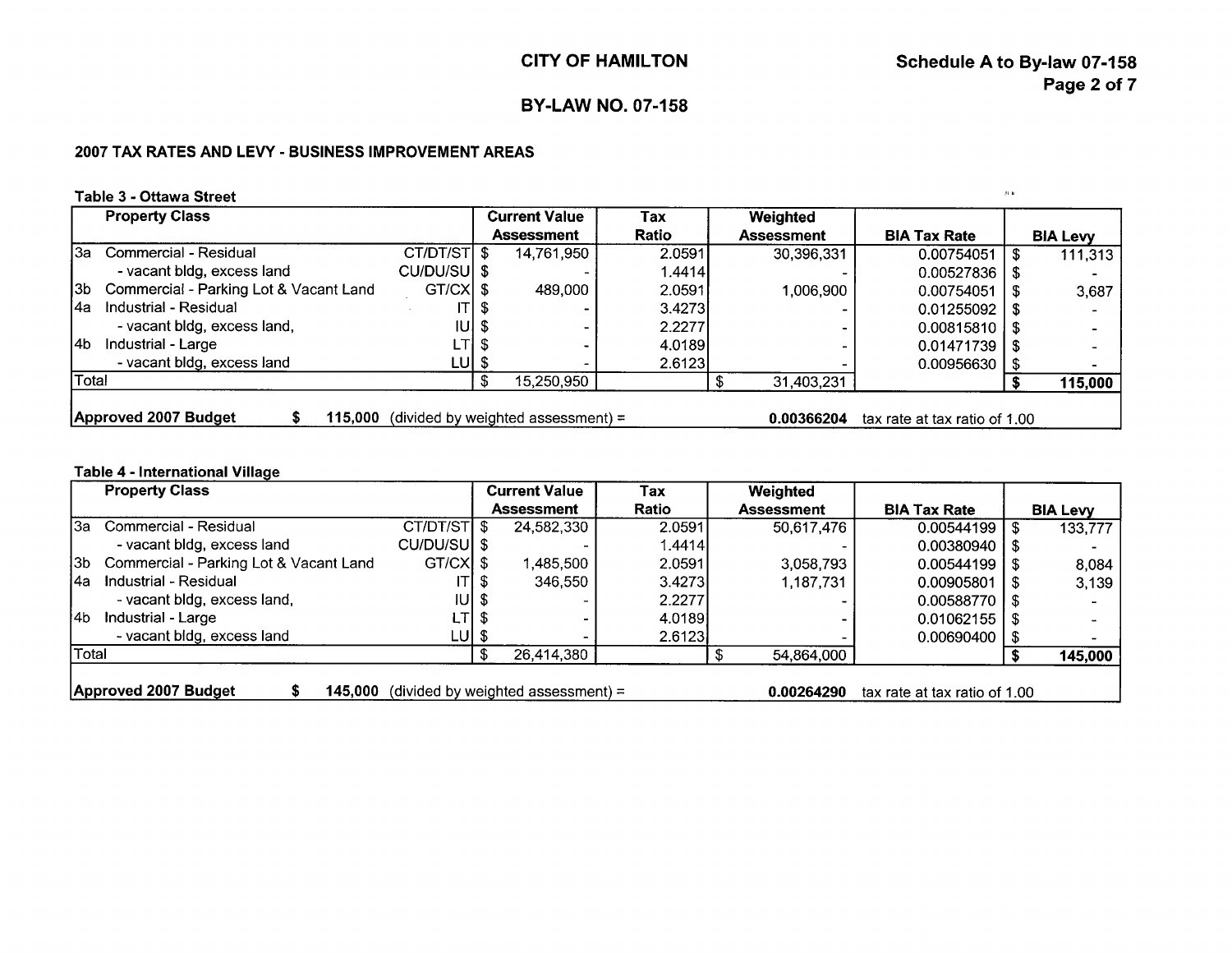#### **2007 TAX RATES AND LEVY** - **BUSINESS IMPROVEMENT AREAS**

#### **Table 5** - **Barton Villaae**

|       | <b>Property Class</b>                  |               | <b>Current Value</b> | Tax     | Weighted          |                     |                 |
|-------|----------------------------------------|---------------|----------------------|---------|-------------------|---------------------|-----------------|
|       |                                        |               | <b>Assessment</b>    | Ratio   | <b>Assessment</b> | <b>BIA Tax Rate</b> | <b>BIA Levy</b> |
| 'За   | Commercial - Residual                  | $CT/DT/ST$ \$ | 12,326,770           | 2.0591  | 25,382,052        | $0.00196919$   \$   | 24.274          |
|       | - vacant bldg, excess land             | CU/DU/SUI \$  |                      | 1.4414  |                   | $0.00137843$   \$   |                 |
| l3b-  | Commercial - Parking Lot & Vacant Land | GT/CX \$      | 208.200              | 2.0591  | 428.705           | $0.00196919$   \$   | 410             |
| l4a   | Industrial - Residual                  | ITI \$        | 163,880              | 3.42731 | 561,666           | $0.00327765$ I \$   | 537             |
|       | - vacant bldg, excess land,            | ЮJ            |                      | 2.22771 |                   | $0.00213047$   \$   |                 |
| l4b.  | Industrial - Large                     | LTI \$        | 2.024.000            | 4.0189  | 8,134,254         | 0.00384342          | 7.779           |
|       | - vacant bldg, excess land             | LU  \$        |                      | 2.6123  |                   | 0.00249822          |                 |
| Total |                                        |               | 14,722,850           |         | 34,506,676        |                     | 33,000          |
|       |                                        |               |                      |         |                   |                     |                 |

**Approved 2007 Budget** \$ **33,000** (divided by weighted assessment) = **0.00095634** tax rate at tax ratio of 1 .OO

#### Use Rateable Assessment

\* Westinghouse 213 assessment reduction as per By-law 98-1 5 030-233-06050, 030-237-0341 0, 030-237-091 40

|                                          |     | Gross      |            | Rateable     |           |         |
|------------------------------------------|-----|------------|------------|--------------|-----------|---------|
|                                          |     | Assessment | Adiustment | Assessment   | Gross Tax | Net Tax |
| Commercial - vacant building/excess land | CX. | 197.100    | 131.400    | 65.700       | 388       | 129.    |
| Industrial - Large                       |     | 6.072.000  | 4.048.000  | 2.024.000    | 23,337    | 7.779   |
|                                          |     | 6.269.100  | 4.179.400  | 2,089,700 \$ | 23,725    | 7,908   |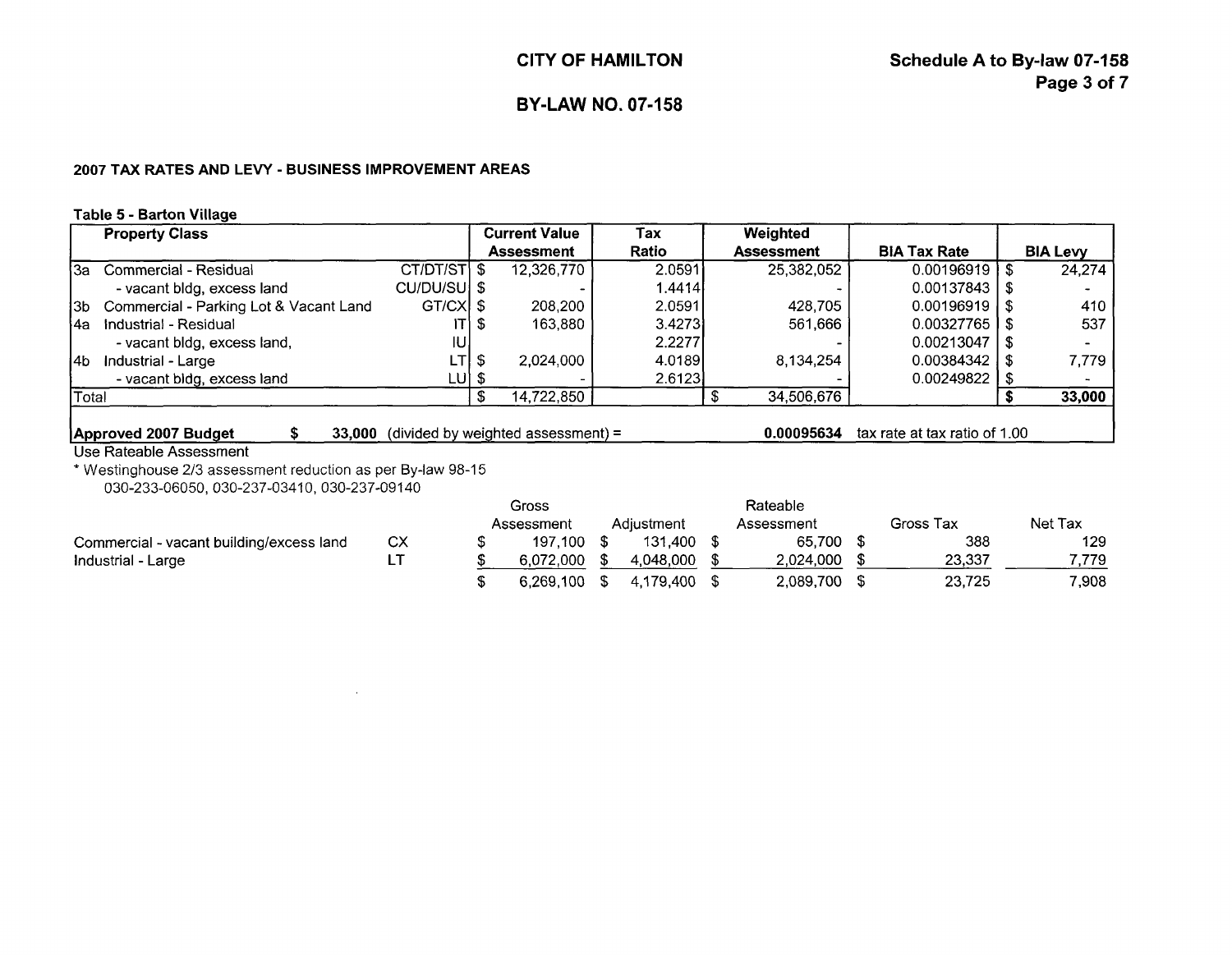$\mu$  is

# **BY-LAW NO. 07-158**

## **2007 TAX RATES AND LEVY** - **BUSINESS IMPROVEMENT AREAS**

### **Table 6 - Downtown Hamilton**

|       | <b>Property Class</b>                  |              |  | <b>Current Value</b>                | Tax    | Weighted          |                               |                 |
|-------|----------------------------------------|--------------|--|-------------------------------------|--------|-------------------|-------------------------------|-----------------|
|       |                                        |              |  | <b>Assessment</b>                   | Ratio  | <b>Assessment</b> | <b>BIA Tax Rate</b>           | <b>BIA Levy</b> |
| l3a   | Commercial - Residual                  | CT/DT/STI \$ |  | 82,432,571                          | 2.0591 | 169,736,907       | 0.00221924                    | 182,937         |
|       | - vacant bldg, excess land             | CU/DU/SU \$  |  |                                     | 1.4414 |                   | 0.00155347                    |                 |
| l3b-  | Commercial - Parking Lot & Vacant Land | $GT/CX$ \$   |  | 6,336,667                           | 2.0591 | 13,047,830        | 0.00221924                    | 14,063          |
| l4a   | Industrial - Residual                  | ITI S        |  |                                     | 3.4273 |                   | 0.00369384                    |                 |
|       | - vacant bldg, excess land,            | $ U $ \$     |  |                                     | 2.2277 |                   | 0.00240100                    |                 |
| l4b.  | Industrial - Large                     | LTI S        |  |                                     | 4.0189 |                   | 0.00433145                    |                 |
|       | - vacant bldg, excess land             | LUI \$       |  |                                     | 2.6123 |                   | 0.00281544                    |                 |
| Total |                                        |              |  | 88,769,238                          |        | 182,784,737       |                               | 197,000         |
|       |                                        |              |  |                                     |        |                   |                               |                 |
|       | Approved 2007 Budget<br>197,000        |              |  | $divided$ by weighted assessment) = |        | 0.00107777        | tax rate at tax ratio of 1.00 |                 |

Use Rateable Assessment

\* Ramada and Howard Johnson's 2/3 assessment reduction as per By-law 92-1 19

|                                               |           | Gross      |            | Rateable     |           |      |         |
|-----------------------------------------------|-----------|------------|------------|--------------|-----------|------|---------|
| Ramada (020-152-00010)                        |           | Assessment | Adjustment | Assessment   | Gross Tax |      | Net Tax |
| Commercial - Residual                         | <b>CT</b> | 6,046,620  | 4.031.080  | 2,015,540 \$ | 13,419    | - \$ | 4.473   |
| Commercial - Residual                         | ST        | 517,810    | 345,207    | 172,603 \$   | 1.149     |      | 383     |
|                                               |           | 6.564.430  | 4.376.287  | 2,188,143 \$ | 14,568 \$ |      | 4,856   |
| Howard Johnson (020-151-50430, 020-151-50460) |           |            |            |              |           |      |         |
| Commercial - Residual                         | CТ        | 3,517,000  | 2,344,667  | 1,172,333 \$ | 7.805     | - \$ | 2.602   |
| Commercial - Parking Lot & Vacant Land        | GТ        | 218,000    | 145,333    | 72,667       | 484       |      | 161     |
|                                               |           | 3,735,000  | 2,490,000  | 1,245,000 \$ | 8,289     |      | 2,763   |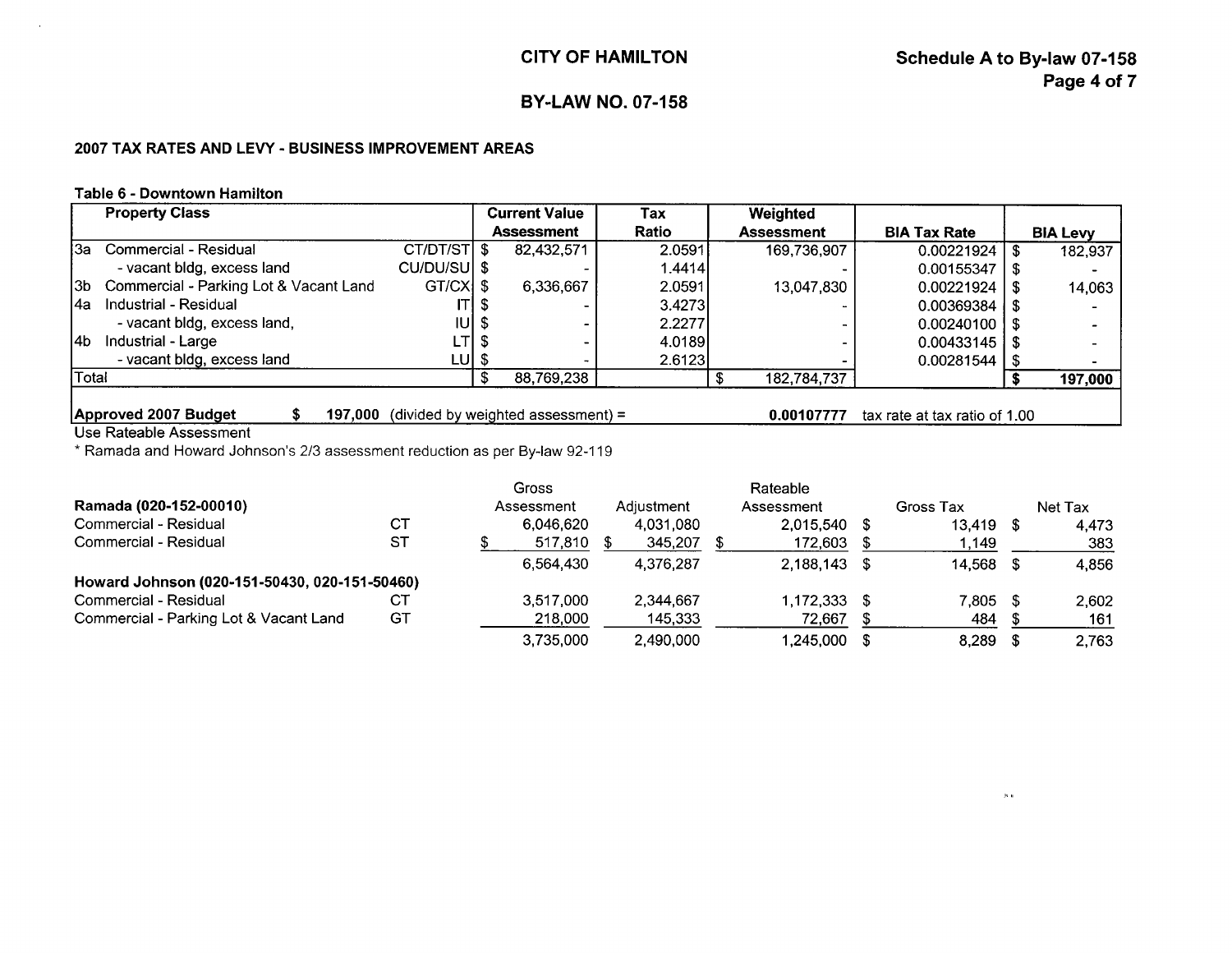## **2007 TAX RATES AND LEVY** - **BUSINESS IMPROVEMENT AREAS**

## **Table 7** - **Kina Street West**

|              | <b>Property Class</b>                  |              |       | <b>Current Value</b>                 | Tax     | Weighted          |                               |                 |
|--------------|----------------------------------------|--------------|-------|--------------------------------------|---------|-------------------|-------------------------------|-----------------|
|              |                                        |              |       | <b>Assessment</b>                    | Ratio   | <b>Assessment</b> | <b>BIA Tax Rate</b>           | <b>BIA Levy</b> |
|              | l3a   Commercial - Residual            | CT/DT/ST \$  |       | 4,445,535                            | 2.0591  | 9,153,801         | 0.00101225                    | 4.500           |
|              | - vacant bldg, excess land             | CU/DU/SUI \$ |       |                                      | 1.4414  |                   | 0.00070858                    |                 |
| 13b l        | Commercial - Parking Lot & Vacant Land | GT/CXI \$    |       |                                      | 2.0591  |                   | 0.00101225                    |                 |
| l4a.         | Industrial - Residual                  |              | ITI S |                                      | 3.42731 |                   | $0.00168486$   \$             |                 |
|              | - vacant bidg, excess land,            | $ U $ \$     |       |                                      | 2.2277  |                   | $0.00109516$ S                |                 |
| l4b.         | Industrial - Large                     | $LT$   \$    |       |                                      | 4.0189  |                   | 0.00197569                    |                 |
|              | - vacant bldg, excess land             | LU  \$       |       |                                      | 2.6123  |                   | $0.00128420$   \$             |                 |
| <b>Total</b> |                                        |              |       | 4,445,535                            |         | 9,153,801         |                               | 4,500           |
|              |                                        |              |       |                                      |         |                   |                               |                 |
|              | Approved 2007 Budget<br>4.500          |              |       | $(divided by weighted assessment) =$ |         | 0.00049160        | tax rate at tax ratio of 1.00 |                 |

### **Table 8** - **Main West Esplanade**

|       | <b>Property Class</b>                  |              | <b>Current Value</b>                 | Tax    | Weighted          |                               |      |                 |
|-------|----------------------------------------|--------------|--------------------------------------|--------|-------------------|-------------------------------|------|-----------------|
|       |                                        |              | Assessment                           | Ratio  | <b>Assessment</b> | <b>BIA Tax Rate</b>           |      | <b>BIA Levy</b> |
| l3a l | Commercial - Residual                  | CT/DT/STI \$ | 8,671,330                            | 2.0591 | 17,855,136        | 0.00166469                    | \$   | 14,435          |
|       | - vacant bldg, excess land             | CU/DU/SU \$  |                                      | 1.4414 |                   | $0.00116529$   \$             |      |                 |
| I3b I | Commercial - Parking Lot & Vacant Land | $GT/CX$ \$   | 54,000                               | 2.0591 | 111.191           | 0.00166469                    |      | 90              |
| l4a   | Industrial - Residual                  | ITI S        |                                      | 3.4273 |                   | 0.00277082                    |      |                 |
|       | - vacant bldg, excess land,            | IUI \$       |                                      | 2.2277 |                   | $0.00180104$   \$             |      |                 |
| l4b.  | Industrial - Large                     | LTI \$       |                                      | 4.0189 |                   | 0.00324911                    | - \$ |                 |
|       | - vacant bldg, excess land             | LU  \$       |                                      | 2.6123 |                   | 0.00211192                    |      |                 |
| Total |                                        |              | 8,725,330                            |        | 17,966,327        |                               |      | 14,525          |
|       |                                        |              |                                      |        |                   |                               |      |                 |
|       | Approved 2007 Budget<br>14.525         |              | (divided by weighted assessment) $=$ |        | 0.00080846        | tax rate at tax ratio of 1.00 |      |                 |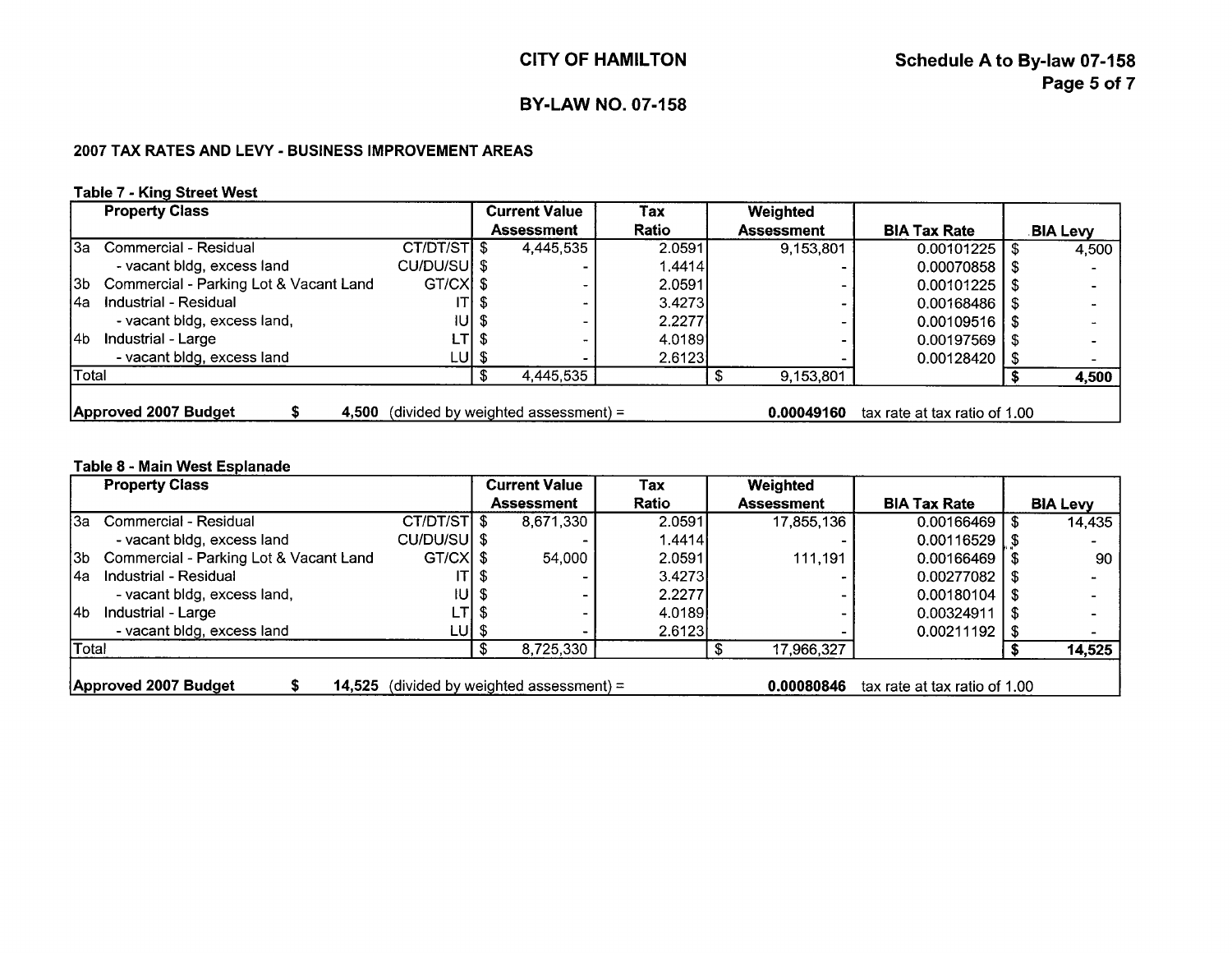#### **2007 TAX RATES AND LEVY** - **BUSINESS IMPROVEMENT AREAS**

#### **Table 9** - **Waterdown**

|              |                                                      |             |                      |            | <b>CITY OF HAMILTON</b>  |                   | Schedule A to By-law 07-158 | Page 6 of 7              |
|--------------|------------------------------------------------------|-------------|----------------------|------------|--------------------------|-------------------|-----------------------------|--------------------------|
|              |                                                      |             |                      |            | <b>BY-LAW NO. 07-158</b> |                   |                             |                          |
|              | 2007 TAX RATES AND LEVY - BUSINESS IMPROVEMENT AREAS |             |                      |            |                          |                   |                             |                          |
|              | Table 9 - Waterdown<br><b>Property Class</b>         |             | <b>Current Value</b> |            | Tax                      | Weighted          |                             |                          |
|              |                                                      |             |                      |            |                          |                   |                             |                          |
|              |                                                      |             | <b>Assessment</b>    |            | Ratio                    | <b>Assessment</b> | <b>BIA Tax Rate</b>         | <b>BIA Levy</b>          |
|              | 3a Commercial - Residual                             | CT/DT/ST \$ |                      | 56,589,024 | 2.0591                   | 116,522,459       | 0.00063773                  | 36,089<br>S              |
|              | - vacant bldg, excess land                           | CU/DU/SU \$ |                      | 329,430    | 1.4414                   | 474,831           | 0.00044641                  | 147<br>- 55              |
|              | Commercial - Parking Lot & Vacant Land               | $GT/CX$ \$  |                      | 1,001,500  | 2.0591                   | 2,062,189         | $0.00063773$   \$           | 639                      |
| I3b.<br>l4a  | Industrial - Residual                                |             |                      | 193,780    | 3.4273                   | 664,142           | 0.00106148                  | 206<br>-56               |
|              | - vacant bldg, excess land,                          | IU          |                      |            | 2.2277                   |                   | 0.00068996                  |                          |
|              | Industrial - Large                                   | LT          | - \$                 |            | 4.0189                   |                   | 0.00124471                  | $\overline{\phantom{a}}$ |
| l4b<br>Total | - vacant bldg, excess land                           | $LU$ \$     |                      |            | 2.6123                   |                   | $0.00080906$   \$           |                          |

### **Table 10** - **Stoney Creek**

|              | <b>Property Class</b>                  |             | <b>Current Value</b>                | Tax          | Weighted          |                               |    |                 |
|--------------|----------------------------------------|-------------|-------------------------------------|--------------|-------------------|-------------------------------|----|-----------------|
|              |                                        |             | <b>Assessment</b>                   | <b>Ratio</b> | <b>Assessment</b> | <b>BIA Tax Rate</b>           |    | <b>BIA Levy</b> |
| l3a l        | Commercial - Residual                  | CT/DT/ST \$ | 7,098,395                           | 2.0591       | 14,616,305        | 0.00220002                    | S  | 15,617          |
|              | - vacant bldg, excess land             | CU/DU/SU \$ |                                     | 1.4414       |                   | 0.00154002                    |    |                 |
| l3b-         | Commercial - Parking Lot & Vacant Land | GT/CXI \$   |                                     | 2.0591       |                   | 0.00220002                    |    |                 |
| l4a          | Industrial - Residual                  | ITI S       |                                     | 3.4273       |                   | 0.00366186                    |    |                 |
|              | - vacant bldg, excess land,            | $IUI$ \$    |                                     | 2.2277       |                   | 0.00238021                    | æ  |                 |
| l4b          | Industrial - Large                     | LTI \$      |                                     | 4.0189       |                   | 0.00429395                    |    |                 |
|              | - vacant bldg, excess land             | LU  \$      |                                     | 2.6123       |                   | 0.00279107                    | -5 |                 |
| <b>Total</b> |                                        |             | 7,098,395                           |              | 14,616,305        |                               |    | 15,617          |
|              | Approved 2007 Budget<br>15.617         |             | $divided$ by weighted assessment) = |              | 0.00106844        | tax rate at tax ratio of 1.00 |    |                 |